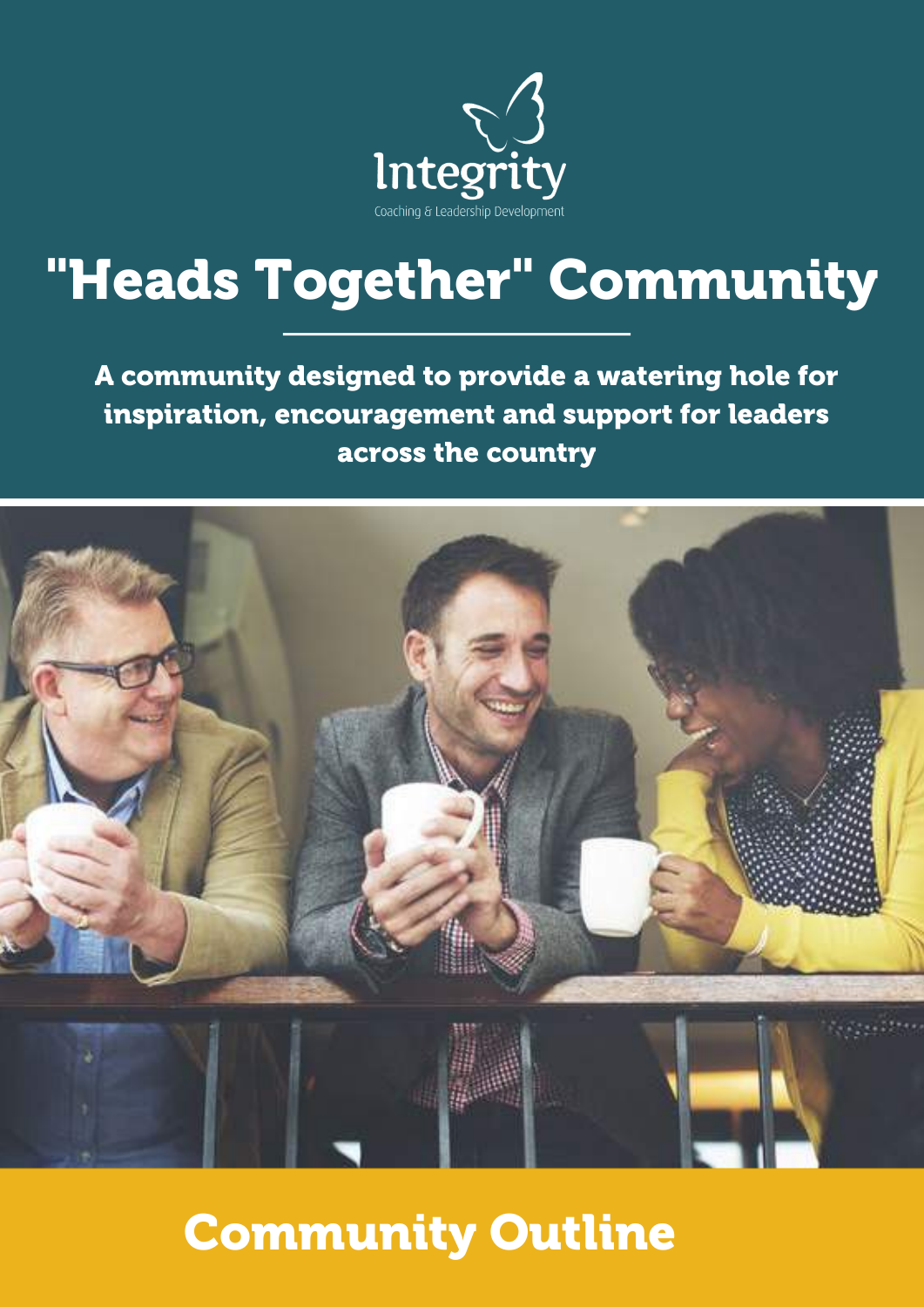

## Context

**"Headteachers give so much of themselves to support teachers** couple of years has been a heightened awareness of what matters **and to make a positive impact on children and young people, and** most for all of us. We learnt: Without a doubt the pandemic brought many unexpected challenges for us all. However, one of the silver linings of the past

- **system.** The value of community
- The need to stay connected
- The importance of being supported

**becoming acute, this research demonstrates that specialist** We also learnt that deeper connections matter, none of us can survive alone and to thrive and overcome the challenges of leadership life we need real,<br>deed and and anti-of-decreased: **personal lives of headteachers."** deep, and meaningful connections with others.

**Professsor Rachel Lofthouse** community designed to connect like-mined school leaders and That's why we run "Heads Together", a school leadership provide a watering hole for inspiration, encouragement and support.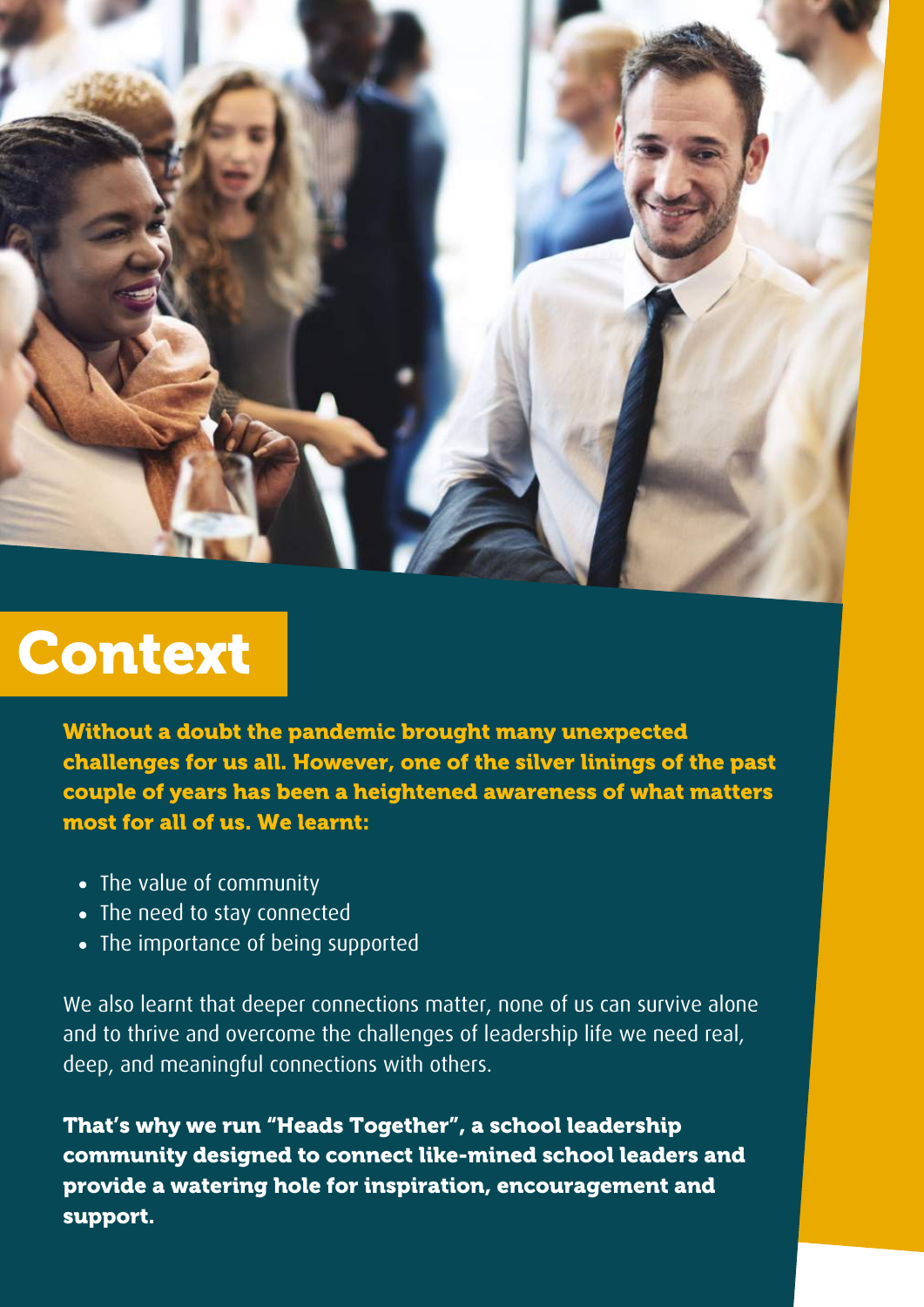## "Heads Together" Community

## Structure

The programme consists of:

3 x Online "Breakfast for the Soul" Coffee Mornings

3 x Headteacher Group Coaching Circles

Local and Online HT Social Events

"Reflect Together" Day Retreat

2 Day Transforming Leadership Residential



## **Benefits**

Throughout the year, community members will benefit from regular spaces to:

– Stop, pause, reflect and take stock

– Connect with and have open and honest conversations with like-minded school leaders who are experiencing the same issues and challenges

– Share experience, expertise and resource with fellow Heads across the country

– Be part of a vital network of support to help individuals manage the emotional strains and stresses of the role

– Join in collaborative forums for thoughtful exploration around timely and important leadership themes

– Receive inspiration and encouragement to help keep leaders' passion and purpose alive



"The programme offers a safe environment to be honest with yourself about your Leadership journey. It gives you space both physically and mentally to think, reflect, be vulnerable, and replenish your sense of purpose. It has been invaluable to my leadership potential."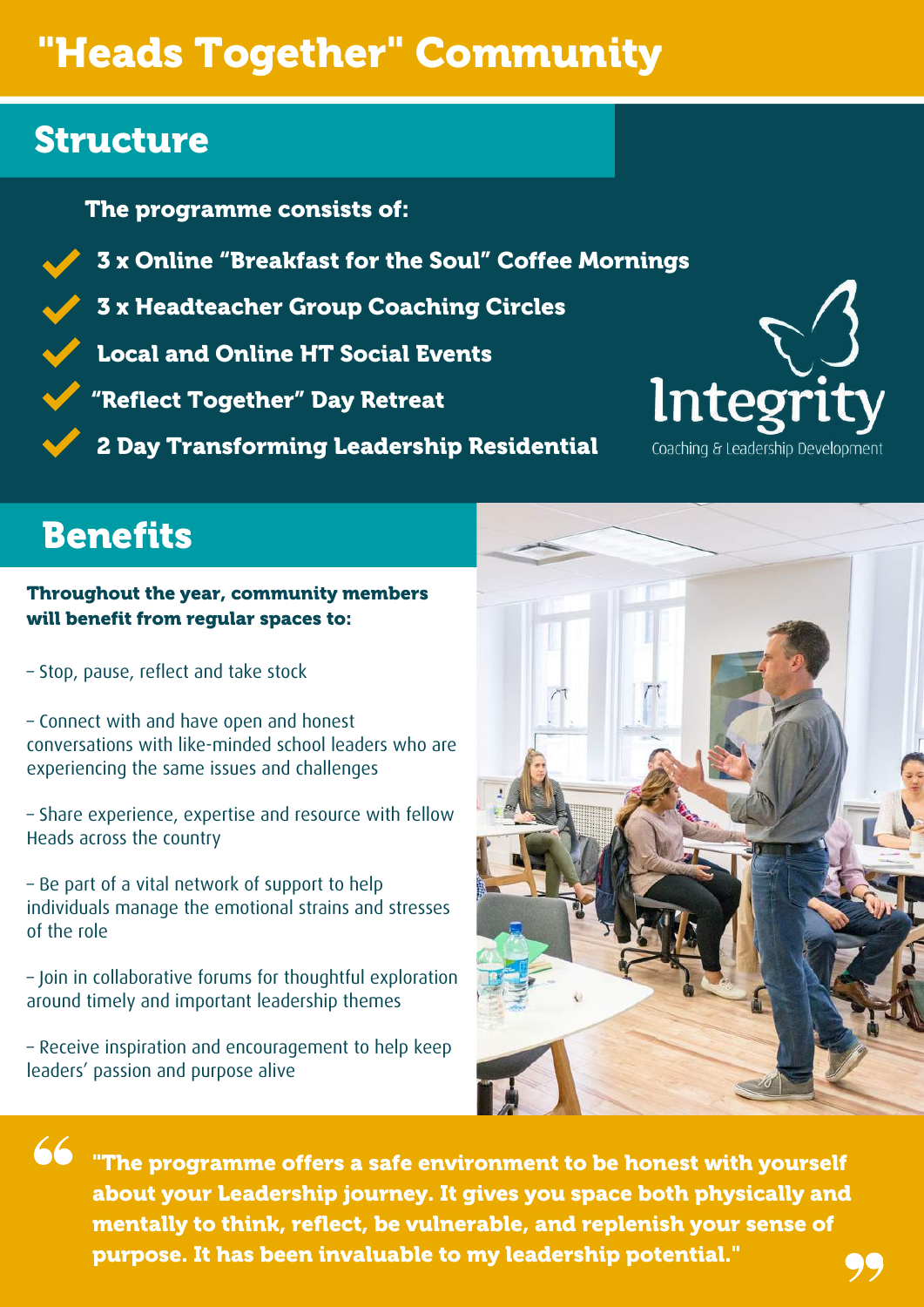

### "Breakfast for the Soul" Coffee Mornings



These online coffee mornings consist of talks and lightly facilitated discussions.

They are designed to provide a space for inspiration and regular opportunities for thoughtful exploration around timely and important themes as identified by members of the community.

#### The mornings aim to create a space for:

- Reflection on events and key learnings of the term so far
- Building connections with members of the community
- Renewal and resourcing individuals as they look towards the future

 $\bullet$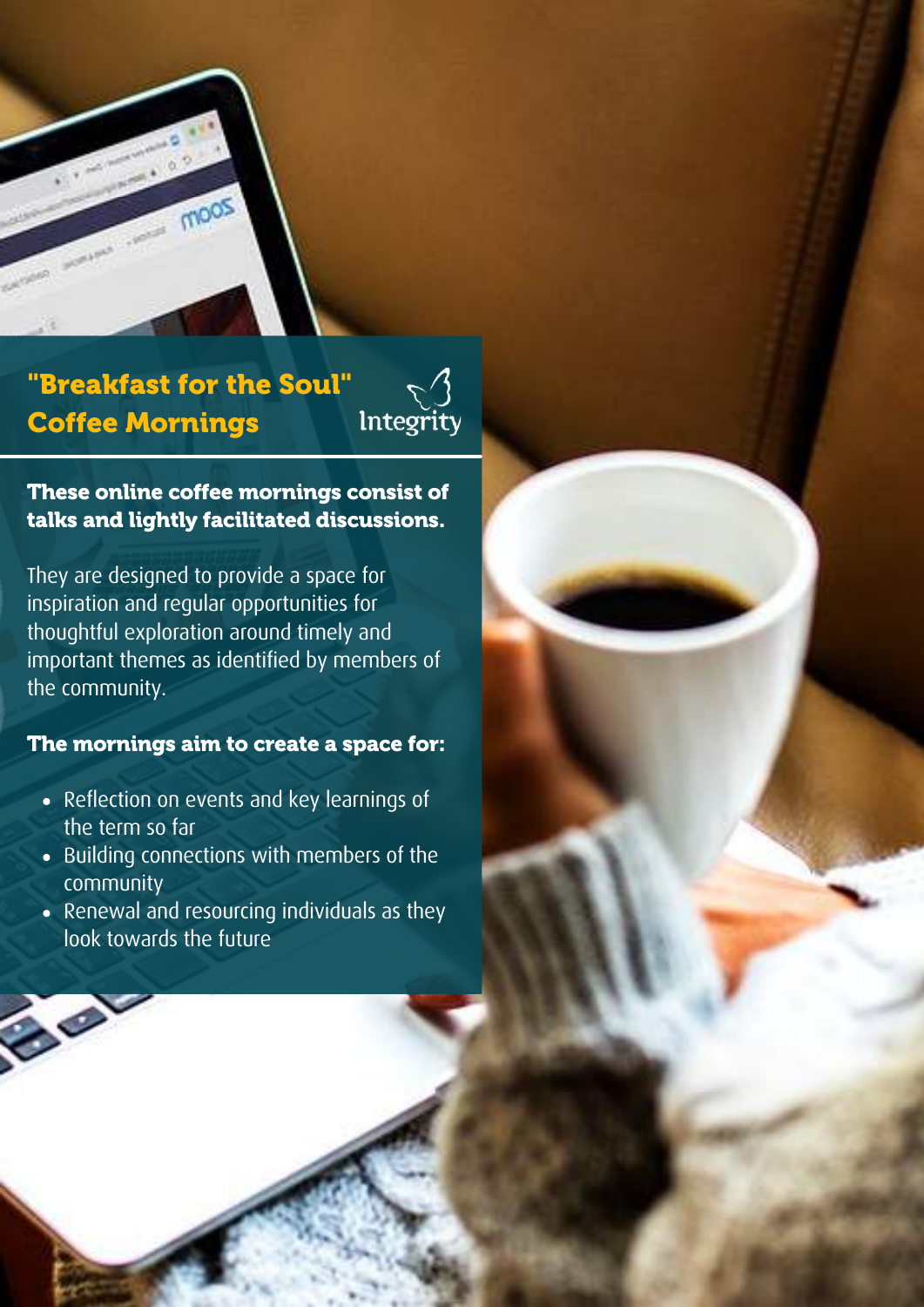

## Online Headteacher Socials & Community



Each local Headteacher network has its own rep or ambassador, who organise termly social events for their community, etc

Members also receive access to a confidential online platform, where they can connect with other members and share resources, expertise and support with fellow leaders across the country.

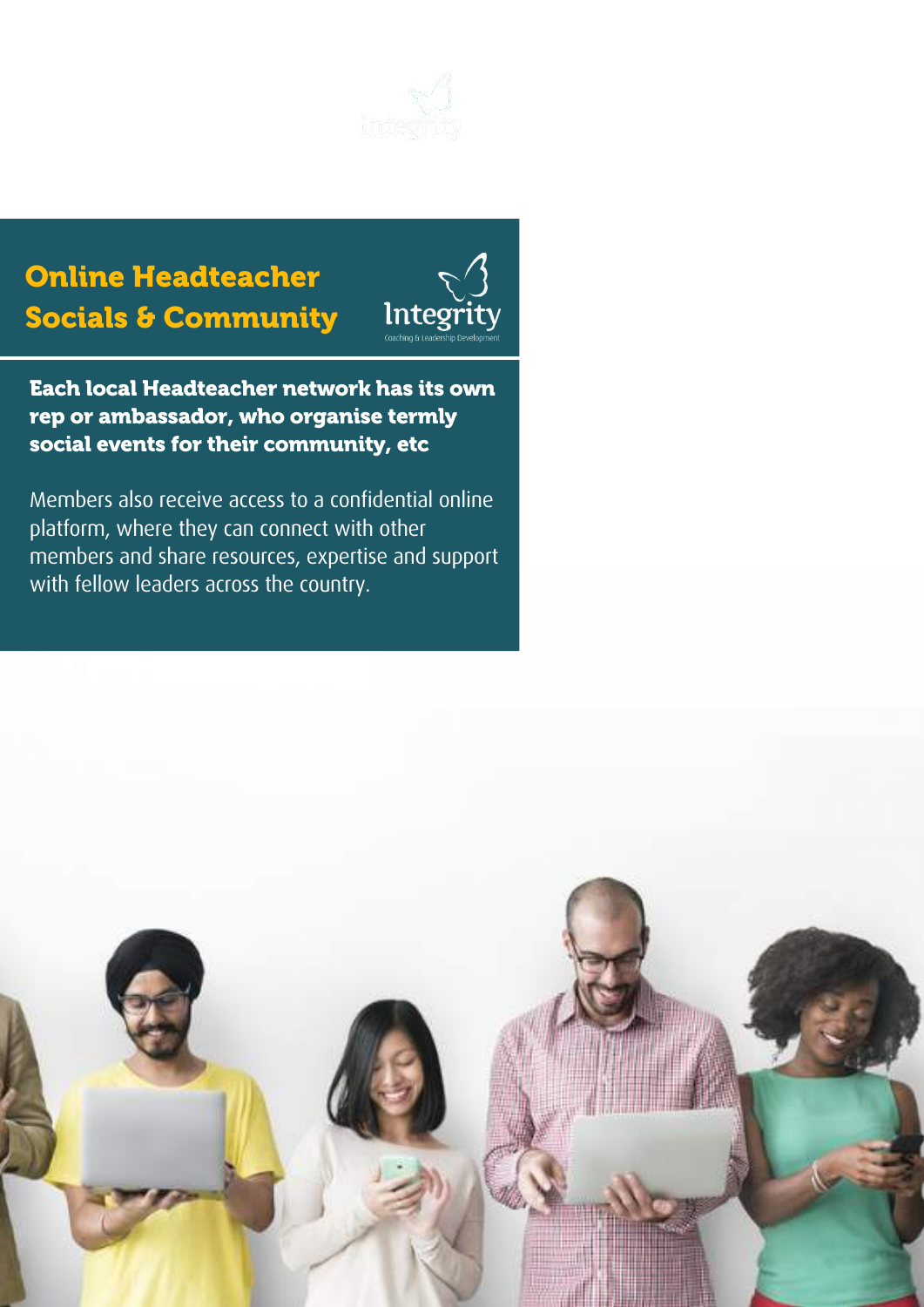## Online Group Coaching Circles



We understand (more than most) that the demands upon Headteachers have increased like never before.

Whilst you are at the centre of creating new and emboldened futures for our young people, you do so with constantly growing levels of personal accountability and public scrutiny.

We have seen the way in which the increased complexity of the role and the accelerated pace of change in our schools, has exacted a huge emotional levy on the health and wellbeing of many Headteachers. It is our belief that coaching can help to alleviate some of these pressures.

Therefore, group coaching circles are a part of the community offer. They provide Heads with a safe, confidential space to share thoughts, worries, concerns and find positive solutions for moving forward.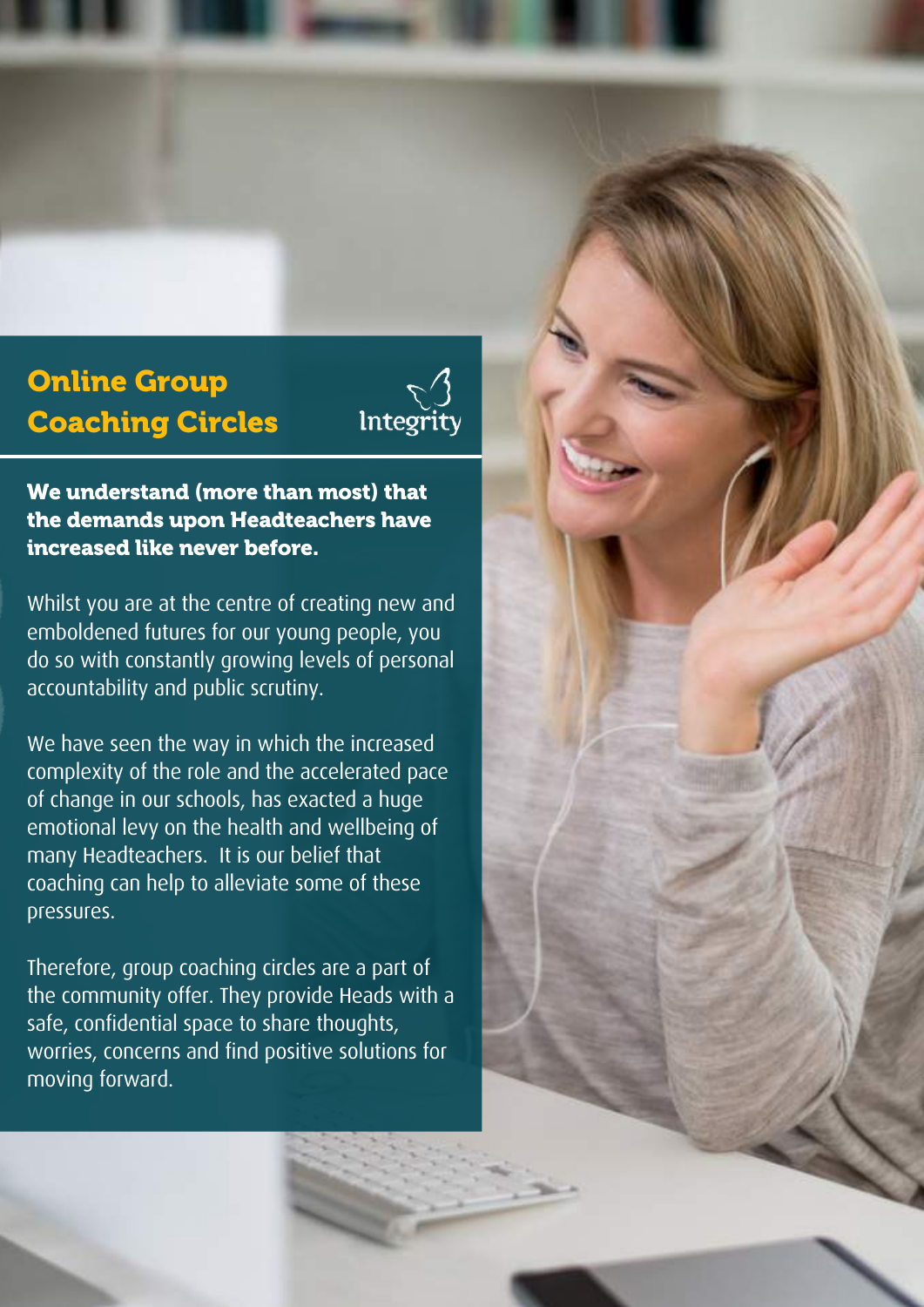## "Reflect Together" Day Retreat



Thursday 29th June 2023

The "Reflect Together" Day Retreat takes place towards the end of the summer term.

This development day provides a personalised opportunity for Heads to reflect on lessons of the past year, progress made and outcomes to take forward when schools return in the autumn.

It also provides a collegial and relaxed space where Heads can strengthen the relationships they have built across the year.

Above all, this day aims to help delegates:

- Re-charge their batteries at the end of the school year

- Explore ways they can take their learning further and maintain their reflective practice

- Identify mechanisms for continued, support and encouragement across the group

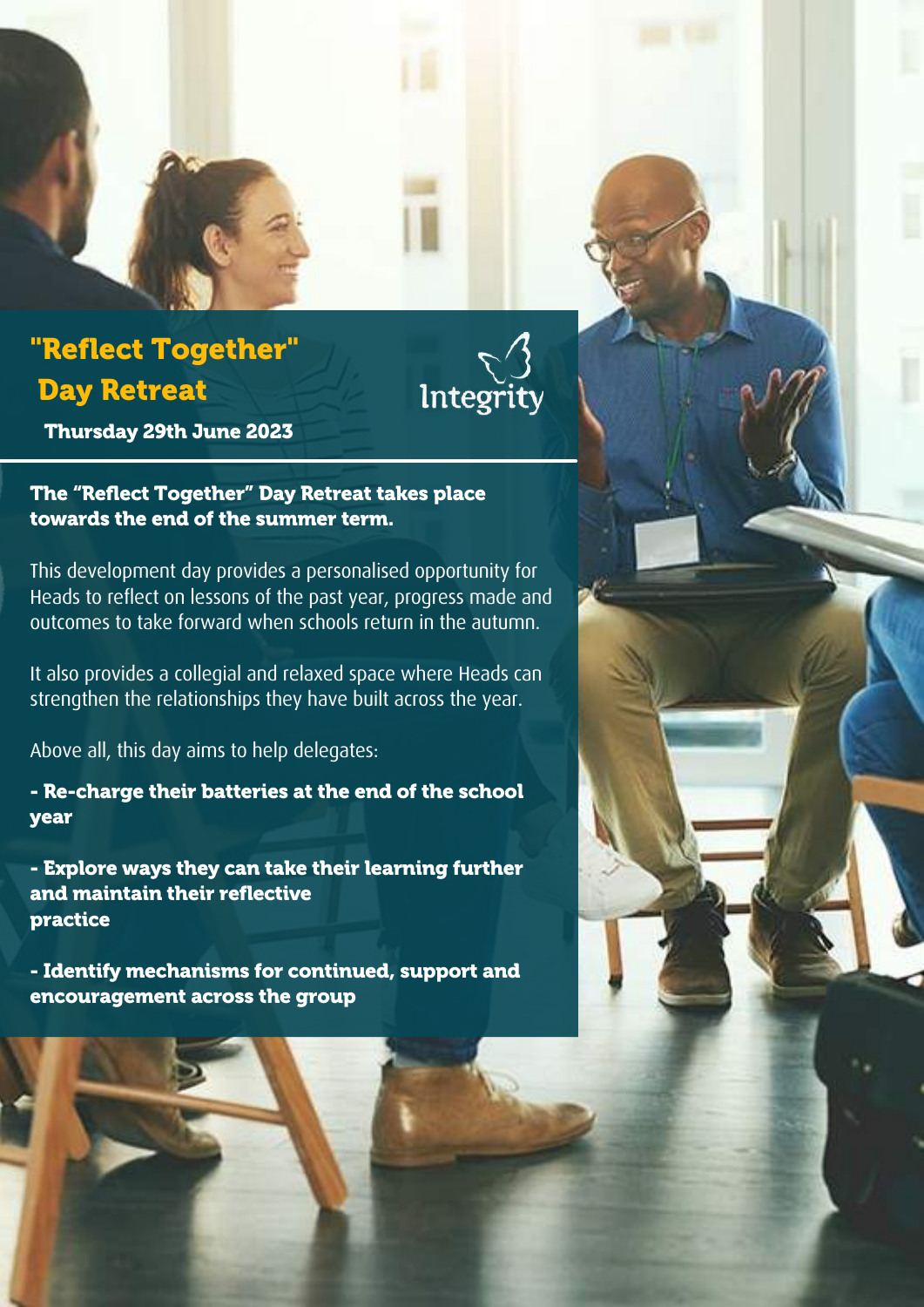

### Transforming Leadership Residential



Thursday 20th October – Saturday 22nd October 2022

Our two day "Transforming Leadership Residential" takes place in the autumn term. Set in a beautiful countryside location in Suffolk, the residential is facilitated by Viv Grant and Giles Barrow.

The residential offers a unique opportunity for Heads to be supported by Viv and Giles as they consider how their vision for the coming year will be shaped by their hopes, aspirations and insights of others.

These residentials provide colleagues with the space to consider both personal and professional strategies for securing good outcomes for themselves as well as those they lead and manage

The time together is supported through key processes that enable individuals to clarify what has influenced their experience of Headship. The residential also enables individuals to identify their strengths and ways to build upon them to maximise personal levels of performance.

Through journaling, reflection, walking and a series of facilitated discussions, the two day programme is designed to help you:

- Make sense of what it means for you to be a school leader today
- Deepen your connection with your original vision, passion and purpose
- Strengthen your emotional resilience and capacity to manage periods of ambiguity and uncertainty